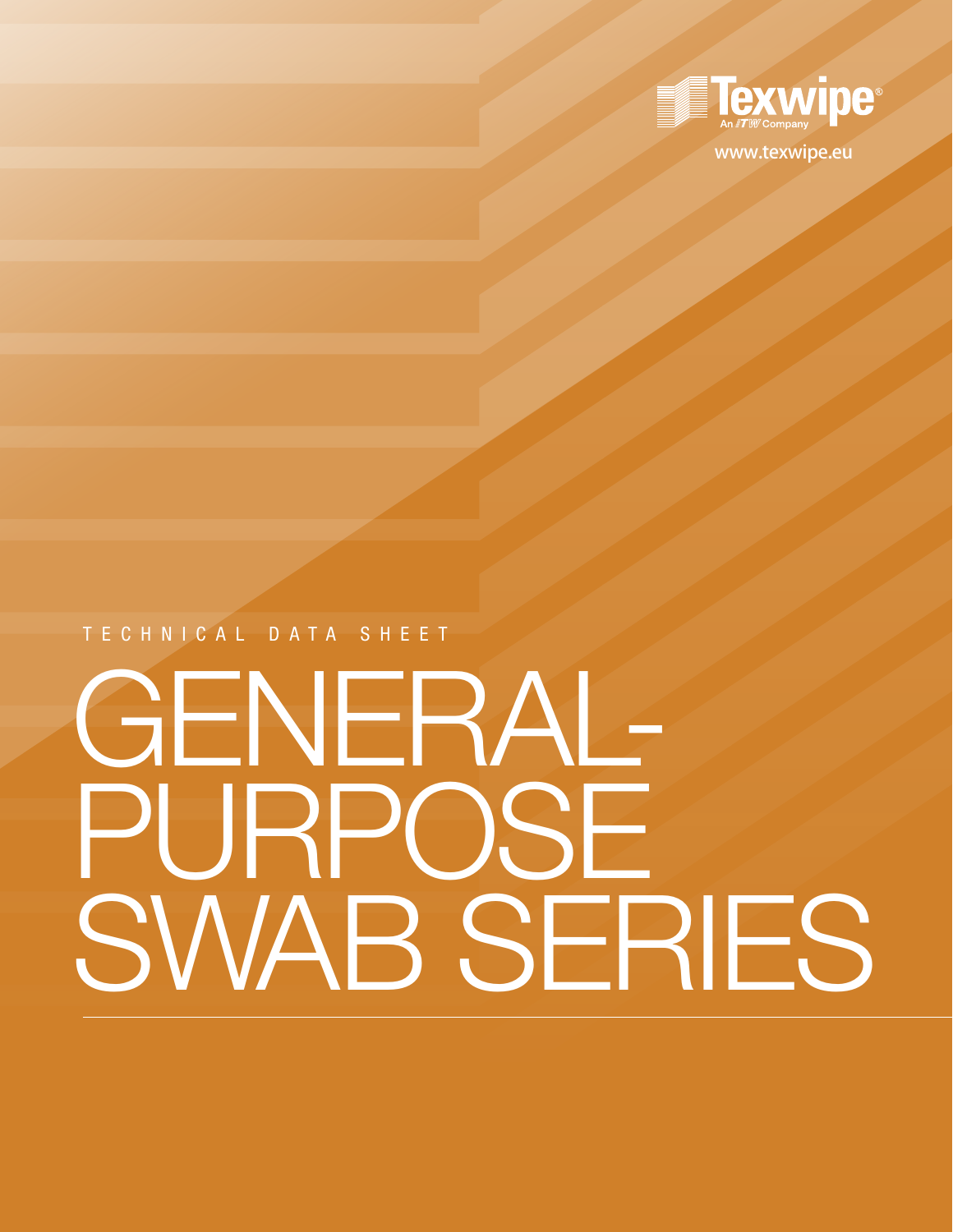

# Cleanroom Swabs

General-Purpose Swab Series

#### TECHNICAL DATA SHEET

#### **TX801 Polyester Honeycomb Large**



#### **Products**

|              |                                | Packaging<br>Case        |        |  |  |  |
|--------------|--------------------------------|--------------------------|--------|--|--|--|
| Number       | Description                    |                          |        |  |  |  |
|              | General-Purpose Swabs          |                          |        |  |  |  |
| <b>TX801</b> | Polyester Honeycomb Large Swab | 100 swabs/reclosable bag | 6 bags |  |  |  |
| <b>TX802</b> | Polyester Honeycomb Mini Swab  | 500 swabs/reclosable bag | 5 bags |  |  |  |
| <b>TX803</b> | Small Foam Swab                | 500 swabs/reclosable bag | 3 bags |  |  |  |
| <b>TX804</b> | Small Compressed Foam Swab     | 500 swabs/reclosable bag | 3 bags |  |  |  |
| <b>TX805</b> | Foam Swab with Circular Head   | 80 swabs/reclosable bag  | 5 bags |  |  |  |

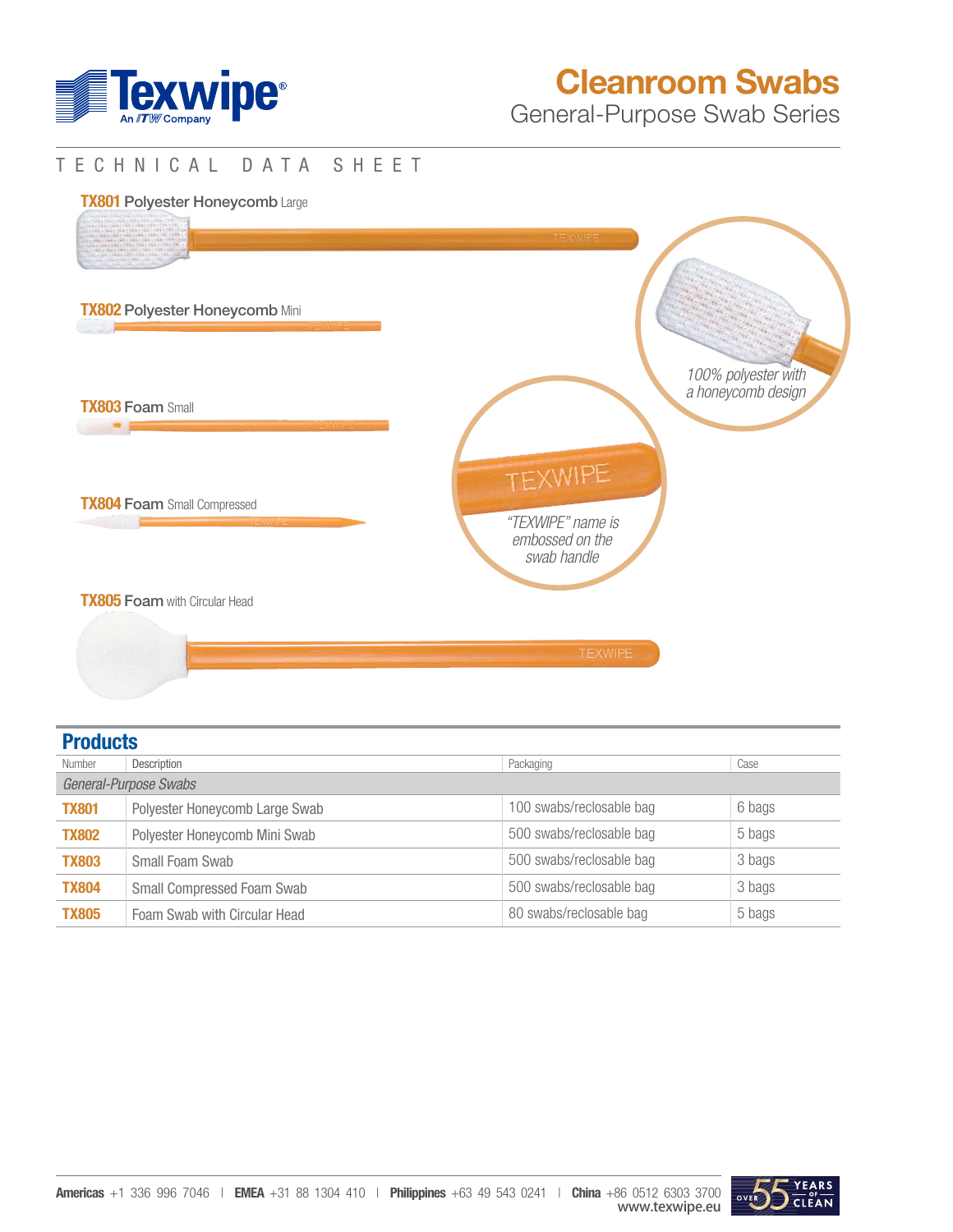

# TECHNICAL DATA SHEET

## **Description**

Texwipe's General-Purpose Swab Series was developed specifically for less critical areas, industrial or general purpose applications. Complete thermal bond construction of the swab head eliminates the risk of adhesive contamination.

Available in Foam and Polyester Honeycomb. Manufactured to exacting and consistent tolerances using high-precision automated processes. Lot coded for traceability and quality control. Packaged in a reclosable, silicone-free bag.

#### **Foam Swabs**

Made using 100% polyurethane foam, these swabs are engineered for applying and absorbing adhesives, greases and liquids in less critical areas.

#### **Polyester Honeycomb Swabs**

The 100% polyester fabric is engineered with a honeycomb-type cell designed to maximize absorbency and capture of large particles and dirt.

# **Applications**

- Removing and applying solders and fluxes
- Applying and removing lubricants, adhesives and solutions
- Cleaning confined spaces containing thick solutions (such as paints or inks)
- Picking up powders and dust

#### **Industries**

| Aerospace                  | Automotive   | Circuit Board<br>Assembly |
|----------------------------|--------------|---------------------------|
| Food<br>Manufacturing      | Graphic Arts | <b>Nutraceuticals</b>     |
| Paint Repair &<br>Touch-Up | Printing     | USP < 797                 |

- **[Click here for Polyester Honeycomb Swabs Product Video](https://www.youtube.com/watch?v=045rD5tpJHs)**
- **[Click here for Foam Swabs Product Video](https://www.youtube.com/watch?v=VsjfqQyQCGk)**
- **[Click here for more information on Texwipe website](https://www.texwipe.com/swabs?specs=80)**

## **Features & Benefits**

- Good chemical resistance and compatibility with a variety of solutions
- Orange-handle provides easy identification for use in less critical areas
- 100% polypropylene handle has excellent chemical compatibility and will not break down with use of common chemicals
- Engineered for applying and absorbing adhesives, greases or liquids in less critical areas
- Polyester Honeycomb Swabs fabric "cells" engineered for hearty pickup and application of adhesives, greases and liquids
- Polyester Honeycomb Swabs are appropriate for use with temperatures less than 410°F

## **Shelf life**

• Non-Sterile - 5 years from date of manufacture



TX802 Polyester Honeycomb Mini Swab



TX805 Foam Swab with Circular Head

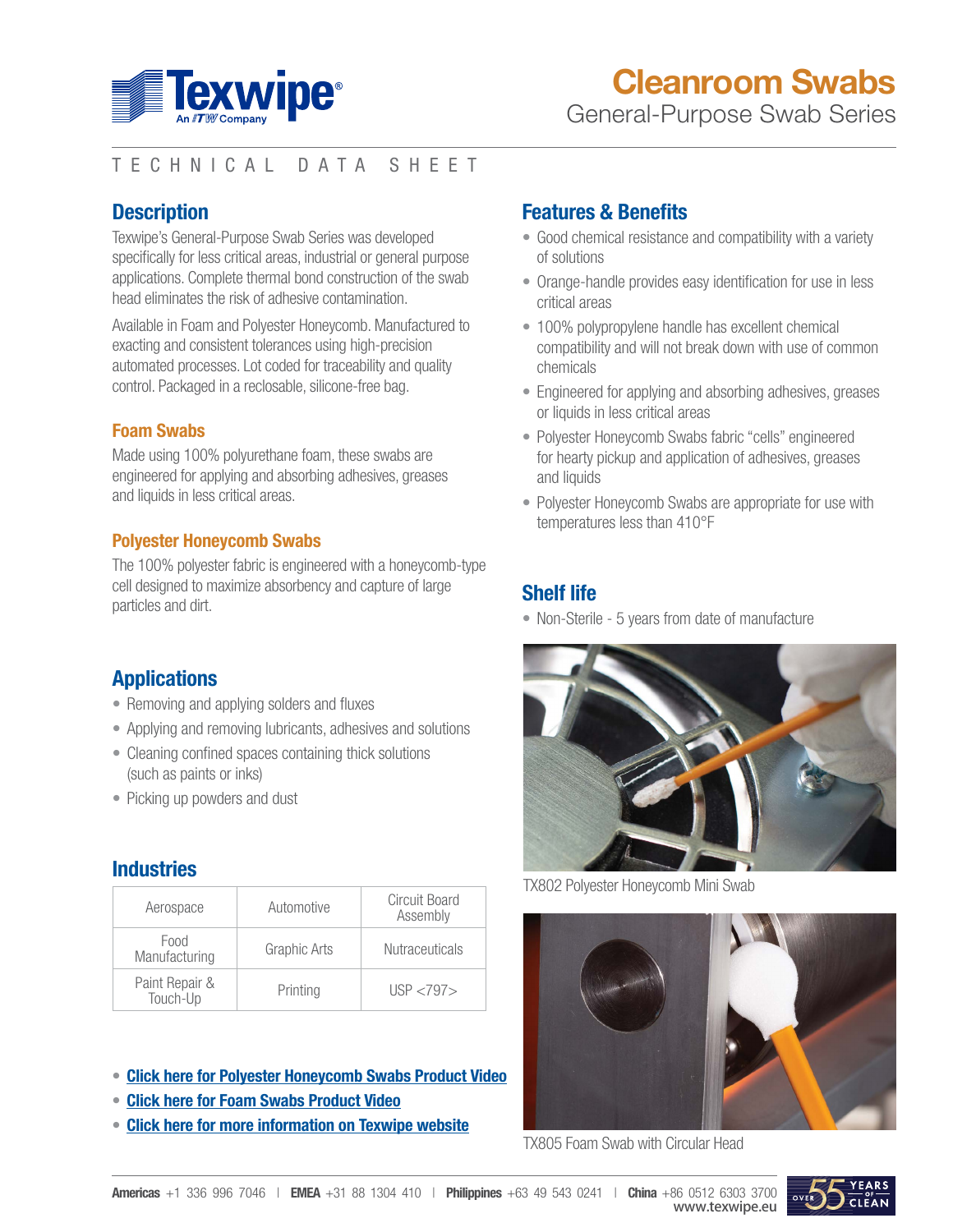

# Cleanroom Swabs

General-Purpose Swab Series

# TECHNICAL DATA SHEET

#### **Physical Characteristics**

|                       | <b>TX801</b>        | <b>TX802</b>        | <b>TX803</b>        | <b>TX804</b>        | <b>TX805</b>                        |
|-----------------------|---------------------|---------------------|---------------------|---------------------|-------------------------------------|
| Head material         | Polyester Honeycomb | Polyester Honeycomb | Foam                | Foam                | Foam                                |
| Head width            | 13.5 mm (0.531")    | $3.5$ mm $(0.138")$ | 3.6 mm (0.142")     | $3.5$ mm $(0.138")$ | 19.7 mm (0.776")                    |
| <b>Head thickness</b> | $3.5$ mm $(0.138")$ | 3 mm (0.118")       | $3.5$ mm $(0.138")$ | 3.5 mm (0.138")     | $9.4$ mm $(0.370)$                  |
| Head length           | 25.2 mm (0.992")    | $9.2$ mm $(0.413")$ | 12.0 mm (0.472")    | 15.5 mm (0.610")    | 26.4.0 mm (1.040")                  |
| Handle material       | Polypropylene       | Polypropylene       | Polypropylene       | Polypropylene       | Polypropylene                       |
| Handle width          | 5.2 mm (0.205")     | $2.5$ mm $(0.098")$ | $3.0$ mm $(0.118")$ | $2.4$ mm $(0.095")$ | $6.6$ mm $(0.260")$                 |
| Handle thickness      | $3$ mm $(0.118)$    | $2.5$ mm $(0.098")$ | 3.0 mm (0.118")     | 2.4 mm (0.095")     | $3.2$ mm $(0.126)$                  |
| Handle length         | 102.3 mm (4.030")   | 60 mm (2.360")      | 59.0 mm (2.323")    | 51.0 mm (2.008")    | 105.8 mm (4.170")                   |
| Total swab length     | 127.5 mm (5.020")   | 69.2 mm (2.720")    | 71.0 mm (2.795")    | 66.5 mm (2.62")     | 132.2 mm (5.200")                   |
| Head bond             | Thermal             | Thermal             | Thermal             | Thermal             | Thermal                             |
| Handle color          | Orange              | Orange              | Orange              | Orange              | Orange                              |
| Design notes          |                     |                     | Rigid head, compact | Precision pick tips | Large lollipop head;<br>long handle |

#### **Contamination Characteristics\***

|                               | <u>oontammation onaraotonotioo</u> |              |              |              |              |
|-------------------------------|------------------------------------|--------------|--------------|--------------|--------------|
| lons, µg/swab                 | <b>TX801</b>                       | <b>TX802</b> | <b>TX803</b> | <b>TX804</b> | <b>TX805</b> |
| Chloride                      | 0.3                                | 0.2          | 0.06         | 0.15         | 1.3          |
| Potassium                     | 0.5                                | 0.4          | 0.25         | 0.2          | 0.5          |
| Sodium                        |                                    | 0.9          | 0.3          | 0.25         | 0.4          |
| Non-Volatile Residue, mg/swab |                                    |              |              |              |              |
| <b>DIW</b> extractant         | 0.02                               | 0.02         | 0.15         | 0.15         | 0.3          |
| IPA extractant                | 0.05                               | 0.05         | 0.25         | 0.24         | 0.7          |
|                               |                                    |              |              |              |              |

Note: The data in this table represent typical analyses.

\*Test Methods: Available upon request. Contact Texwipe Customer Service at www.texwipe.com or info@texwipe.com for a copy.

Storage Conditions: Store at ambient conditions, defined as temperatures between 59°F (15°C) and 86°F (30°C).

*Texwipe holds an ISO 9001:2015 registration. All Texwipe products conform to GHS classification for labeling (where applicable). Shipping classification based on weight of inner package.*

*Made in The Philippines*